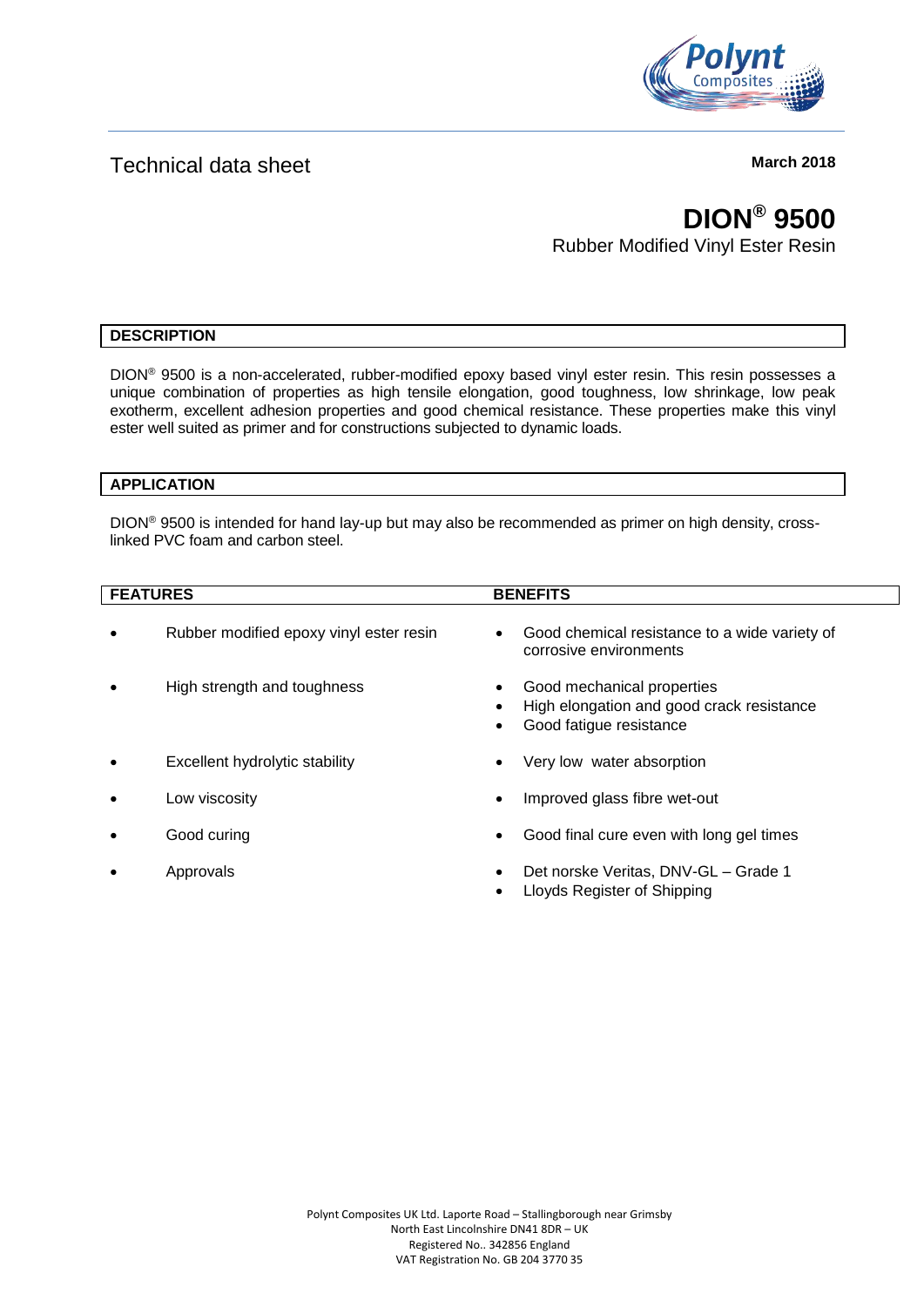

#### **TYPICAL PROPERTIES**

### **PHYSICAL DATA IN LIQUID STATE AT 23°C**

| Properties                                 | Unit              | Value     | Test method           |  |
|--------------------------------------------|-------------------|-----------|-----------------------|--|
| Viscosity                                  |                   |           |                       |  |
| - Brookfield LVF sp. 2/12 rpm              | mPa(s(cP))        | 500-750   | ASTM D 2196-86        |  |
| - Cone & Plate                             | mPa(s(cP))        | 550-750   | ISO 2884-1999         |  |
| Density                                    | q/cm <sup>3</sup> | 1.02-1.06 | ISO 2811-1:2016       |  |
| Acid value                                 | mgKOH/g           | max. 8    | ISO 2114-2000         |  |
| Styrene content                            | % weight          | 38-42     | B070                  |  |
| Flash point                                | °C                | 32        | ASTM D 3278-96 (2011) |  |
| Gel time: 2% Acc. 9802 (1% Co.)            |                   |           |                       |  |
| 0,5% Acc. 9826 (DMA 10%)                   |                   |           |                       |  |
| 2% Butanox® LPT-IN                         | min.              | 20-30     | G020                  |  |
| Storage stability from date of manufacture | months            | 6         | G180                  |  |

Other brands of MEKP with high dimer content have also been used successfully. Since variations in the MEKP compositions for different products may occur, geltimes and reactivity may slightly vary and it is recommended to evaluate the initiator characteristics prior to fabrication. In order to avoid foaming, peroxide of type NORPOL® Peroxide 24/Norox® CHM-50 or Trigonox® 239 should be used. In addition, a thorough evaluation of initiator characteristics is suggested prior to fabrication. Information on other curing systems is available upon request.

## **TYPICAL CLEAR CASTING PROPERTIES AT 23°C**

| Properties                  | Unit            | Value | Test method           |
|-----------------------------|-----------------|-------|-----------------------|
| Tensile strength            | MPa             | 70    | ISO 527-2:2012        |
| Tensile modulus             | MPa             | 3100  | ISO 527-2:2012        |
| Tensile elongation          | %               | 9     | ISO 527-2:2012        |
| Flexural strength           | MPa             | 135   | ISO 178-2010          |
| <b>Flexural modulus</b>     | MPa             | 3000  | ISO 178-2010          |
| Heat distortion temperature | $\rm ^{\circ}C$ | 87    | ISO 75-2:2013         |
| Hardness, Barcol 934-1      | -               | 35    | ASTM D 2583-13a       |
| Water absorption (28 days)  | %               | 0.55  | 62-2008<br><b>ISO</b> |

#### **TYPICAL LAMINATE\* PROPERTIES**

| <b>Properties</b>  | Unit | Value | Test method    |
|--------------------|------|-------|----------------|
| Glass content      | %    | 33    | ISO 1172-1996  |
| Tensile strength   | MPa  | 135   | ISO 527-2:2012 |
| Tensile modulus    | MPa  | 7600  | ISO 527-2:2012 |
| Tensile elongation | %    | 2.3   | ISO 527-2:2012 |
| Flexural strength  | MPa  | 215   | ISO 178-2010   |
| Flexural modulus   | MPa  | 7350  | ISO 178-2010   |

\* 5 mm laminate, 6 x 450 g/m² CSM